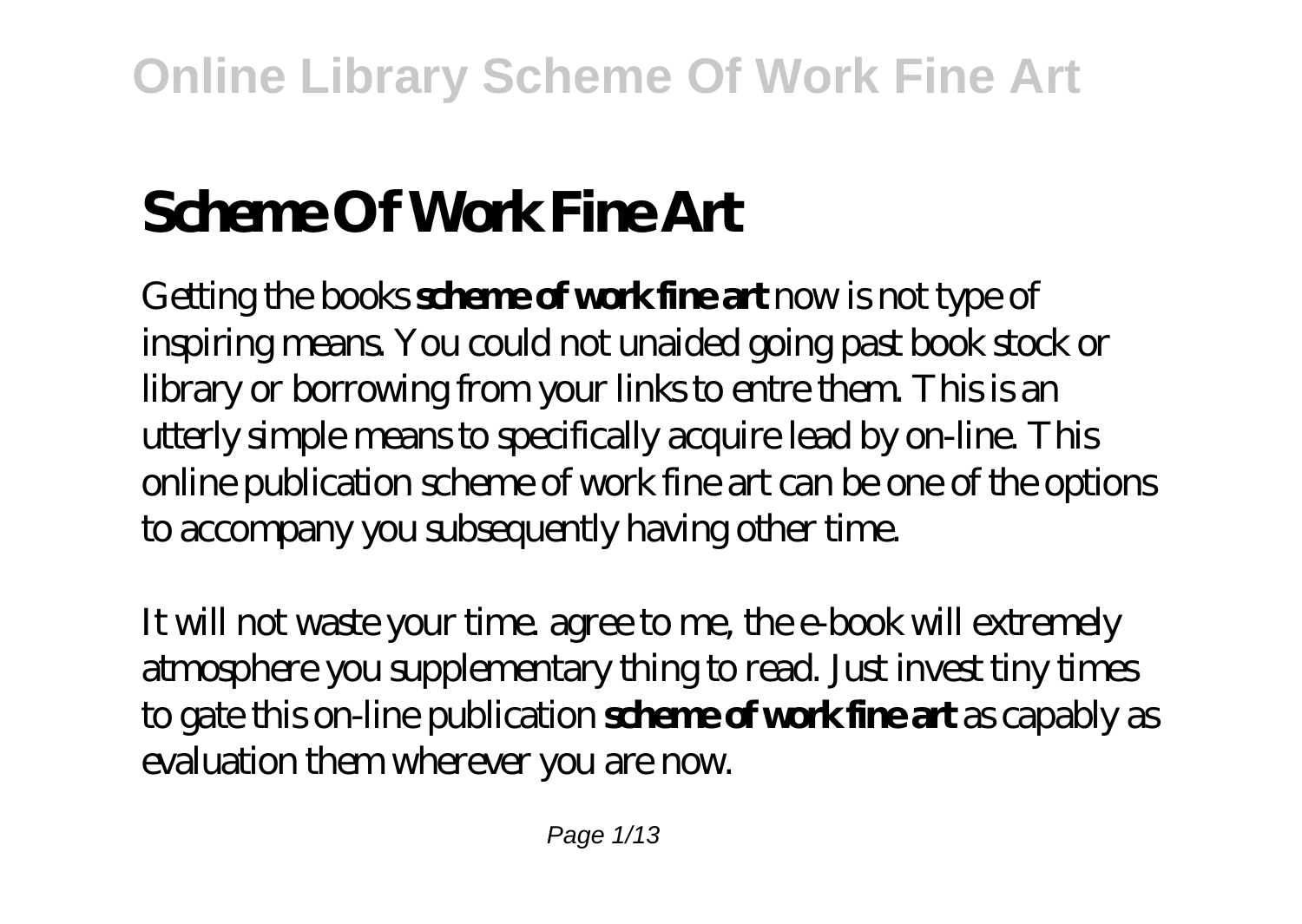## Adam Ruins Everything - How the Fine Art Market is a Scam | truTV **A Level Fine Art Book Flip Through (A\* - 100%)** A\* A Level Fine Art Book Flip Through (first year)

The formula for selling a million-dollar work of artArtists' books and working with objects Otis College Book Arts: Bookbinding: Create a \"Flutter Book\" *Goodwill Hunting For Fine Art Books* Plan with Me :: Cranberry Hootycreeks :: Happy Planner Recipe Organizer :: Squaird Plans :: 2020 What are split complementary color schemes? a Photoshop comic book coloring tutorial! Art Books + Inspirations to Fill Your Sketchbook! *Virtual Academy Art - 1 Point Perspective Coloring [12-9-20]* SIGGRAPH 2020 - Large Voxel Landscapes On Mobile The Best Books for Printing Fine Art Photos *TOP 5 ART BOOKS that Shaped my Career...* The Fine Art of Small Talk {Book Review} *What are the 9 Best Pastel Art* Page 2/13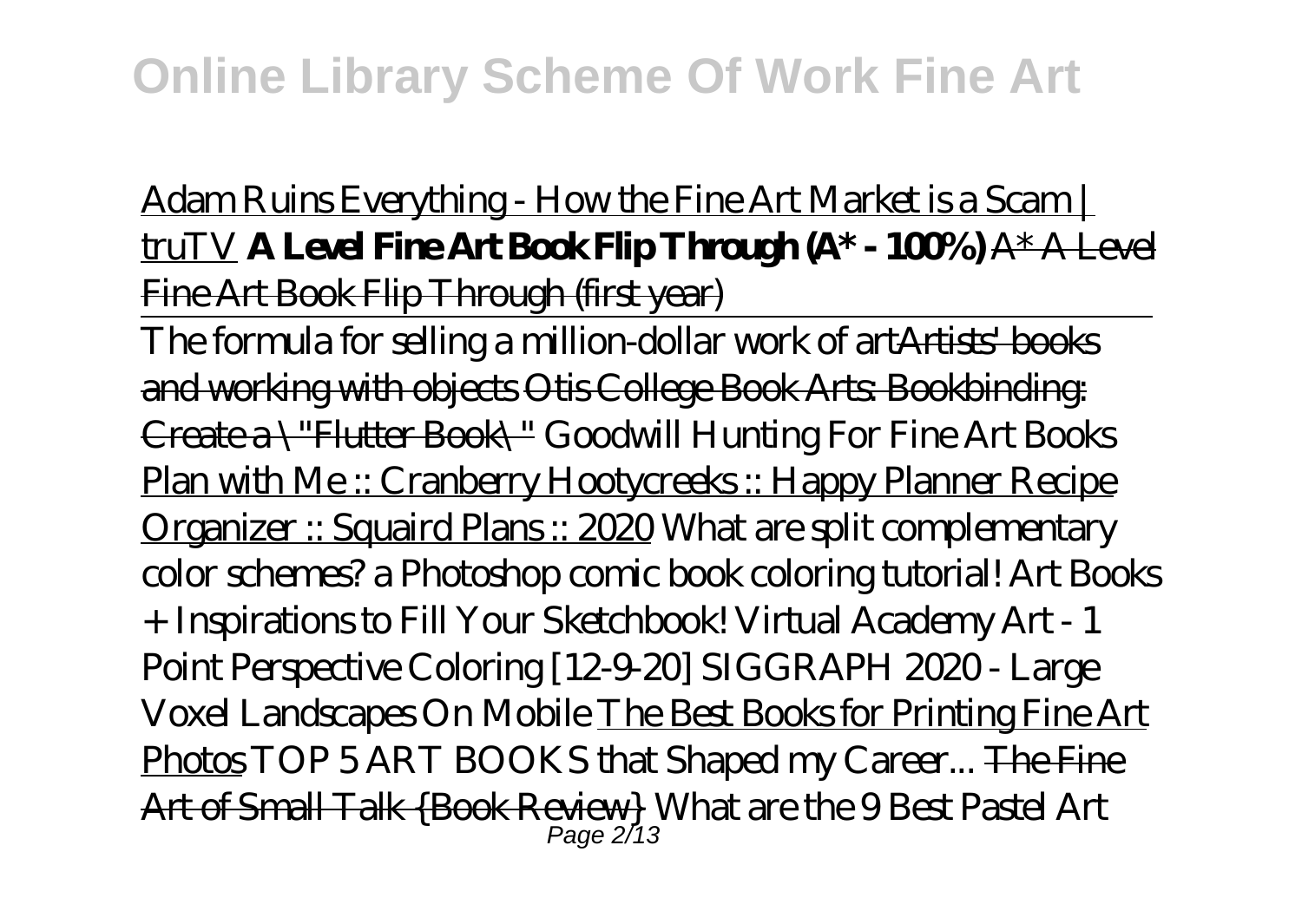*Books? fine art || fine art important books || syllabus of Fine Art Abstract Painting Compositions*

Composition in Art

THE ART OF BOOK RESTORATION*Scheme Of Work Fine Art*

The scheme of work gives you an example of how to organise and deliver a two- year course in Fine art that exploits this specification's curriculum development opportunities. It is designed to help you plan your course so that it meets the requirements of the specification, in a way that is enjoyable and stimulating for students. The scheme of work includes suggestions for activities and project tasks that provide students with opportunities to develop Fine art knowledge, understanding and ...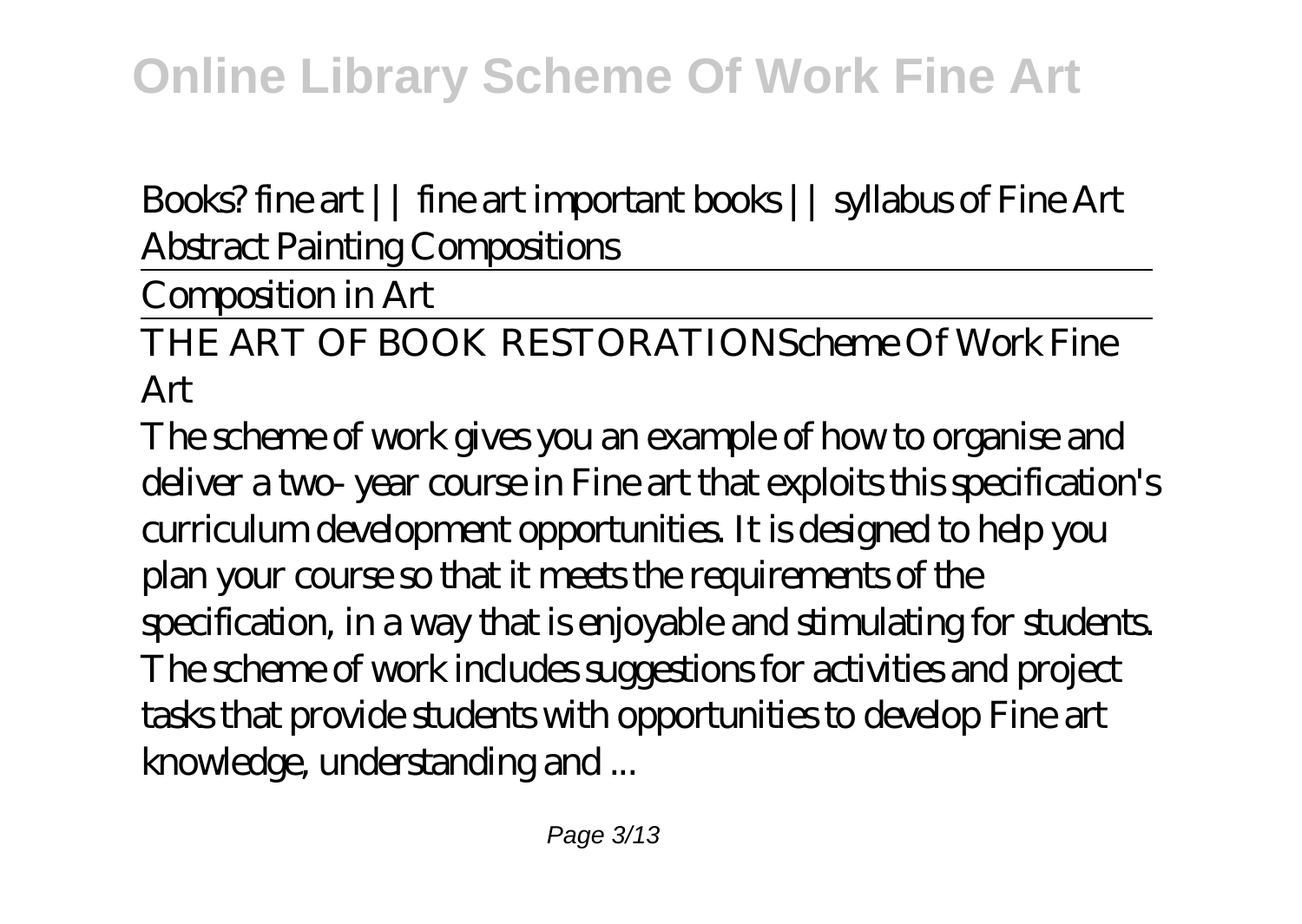### *Scheme of work: Fine art*

Scheme of work: Fine art Published 21 May 2015 | PDF | 170 KB Scheme of work: Art, craft and design

*AQA | GCSE | Art and Design | Teaching resources* A scheme of work which comprises one project based on product design. Students work in different media as they develop an investigation into producing a cover, case or container for transporting an object that is hand held or easy to carry. Example 13: photography

### *AQA | Scheme of work* Scheme Of Work Fine Art The scheme of work gives you an example of how to organise and deliver a two- year course in Fine Page 4/13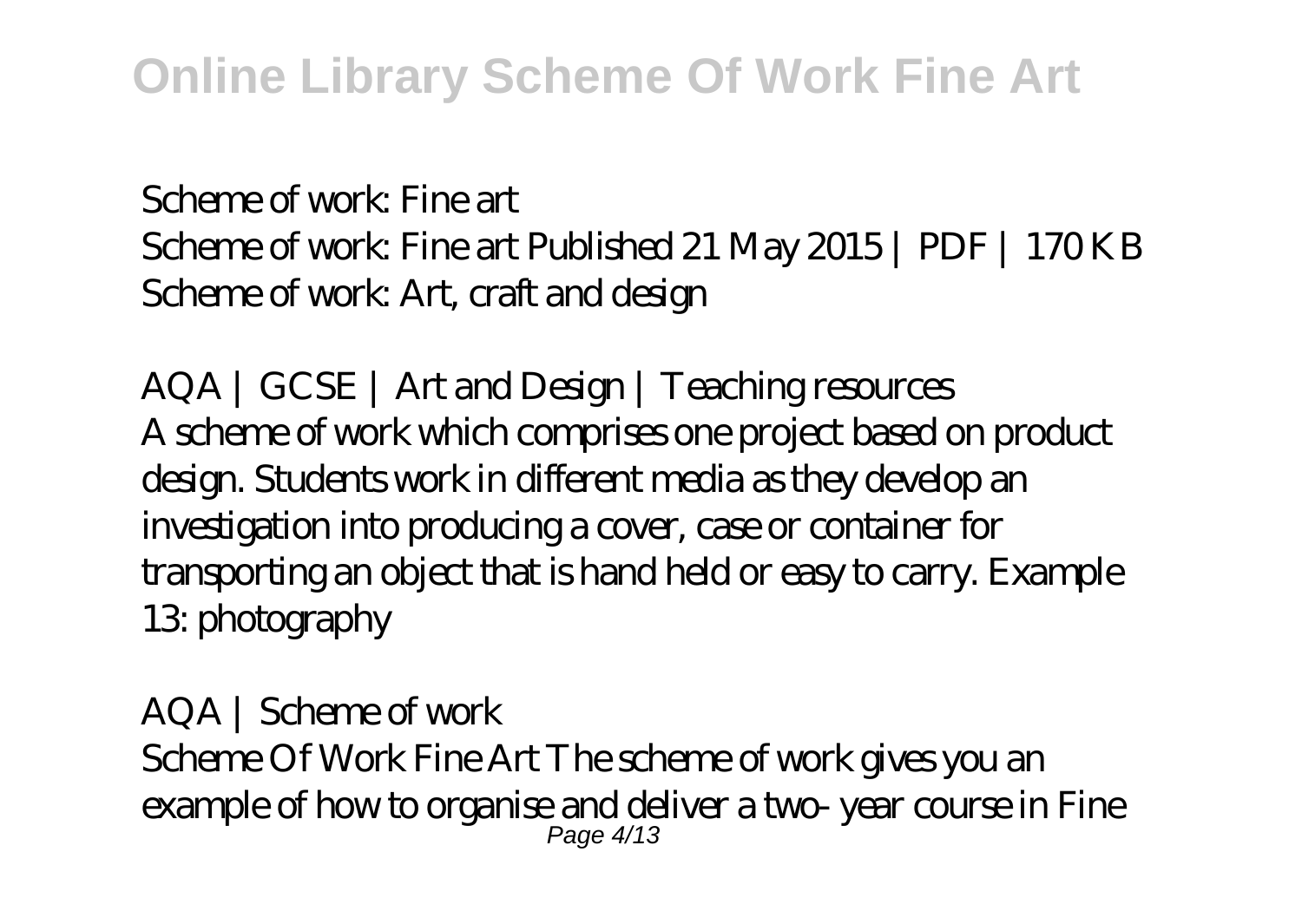art that exploits this specification's curriculum development opportunities. It is designed to help you plan your course so that it meets the requirements of the specification, in a way that is enjoyable and stimulating for ...

### *Scheme Of Work Fine Art - dev.livaza.com*

Scheme of work: Fine art The scheme of work gives you an example of how to organise and deliver a two- year course in Fine art that exploits this specification's curriculum development opportunities. It is designed to help you plan your course so that it meets the requirements of the specification, in a way that is enjoyable

#### *Scheme Of Work Fine Art - remaxvn.com* Scheme of work: Fine art The scheme of work gives you an example Page 5/13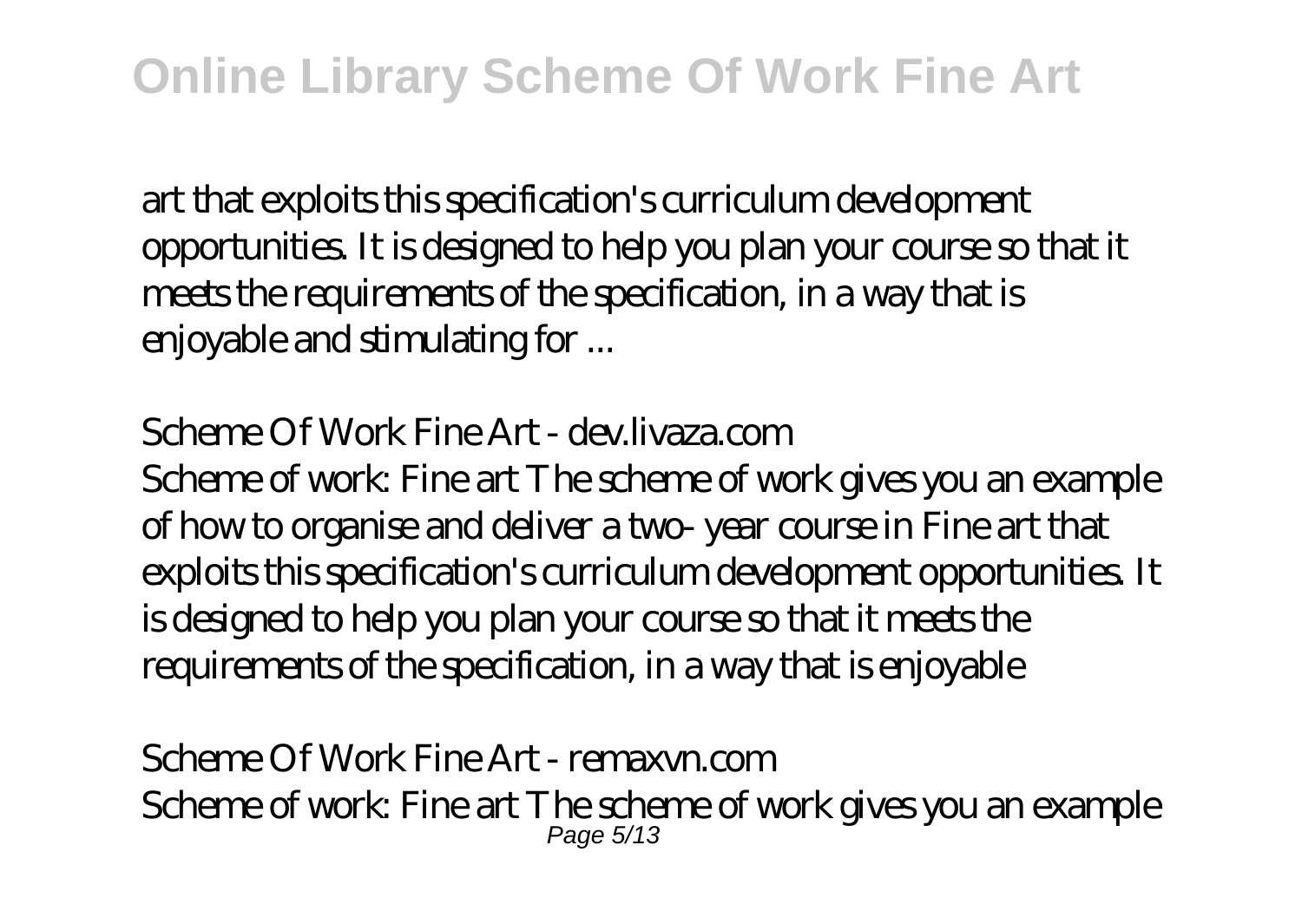of how to organise and deliver a two- year course in Fine art that exploits this specification's curriculum development opportunities. It is designed to help you plan your course so that it meets the requirements of the specification, in a way that is enjoyable

*Scheme Of Work Fine Art - orrisrestaurant.com* Art & Design: Scheme of Work Overview Key Concepts/Strategies Adaptive Teaching Strategies -Apply different instructional strategies to different groups of learners so that natural diversity prevailing in the classroom does not prevent any learner from achieving success. -Remediation Approach: proactive in nature. -Compensatory Approach: reactive.

*Art & Design: Scheme of Work Overview* Page 6/13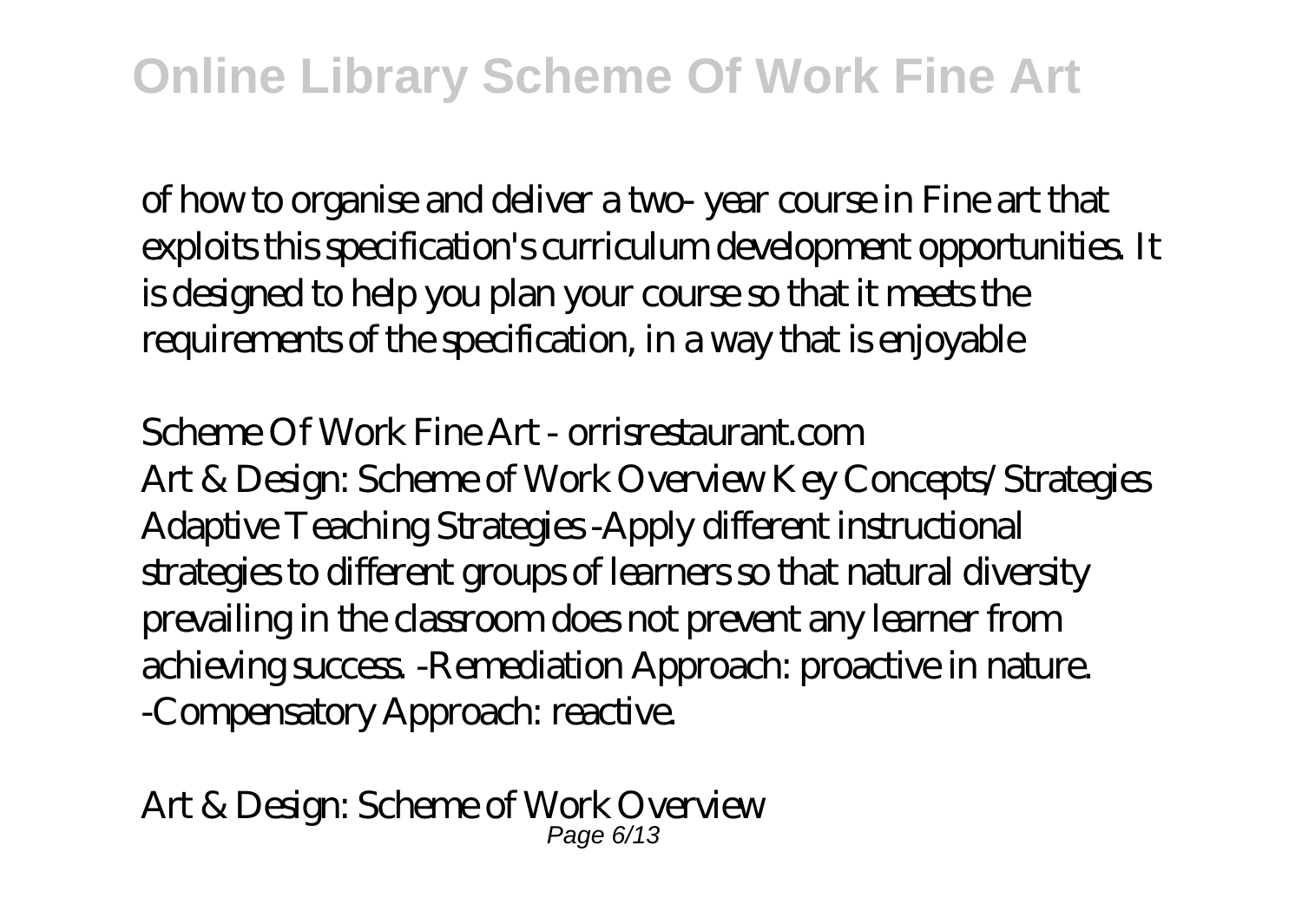The scheme of work gives you an example of how to organise and deliver a two- year course in Art, craft and design that exploits this specification's curriculum development opportunities. It is designed to help you plan your course so that it meets the requirements of the specification, in a way that is enjoyable and stimulating for students. The scheme of work includes suggestions for activities and project tasks that provide students with opportunities to develop Art, craft and design ...

### *Scheme of work: Art, craft and design*

Scheme of Work 2018-2019 Key Stage 1 Key Stage 2 Children will focus on the following skills: 1. Fine motor (M) 2. Social skills- Eye contact, turn taking (C) 3. Tolerance of sensory input (S) 4. Processing skills (T) 5. Health and safety (I) 6. Discover your own Page 7/13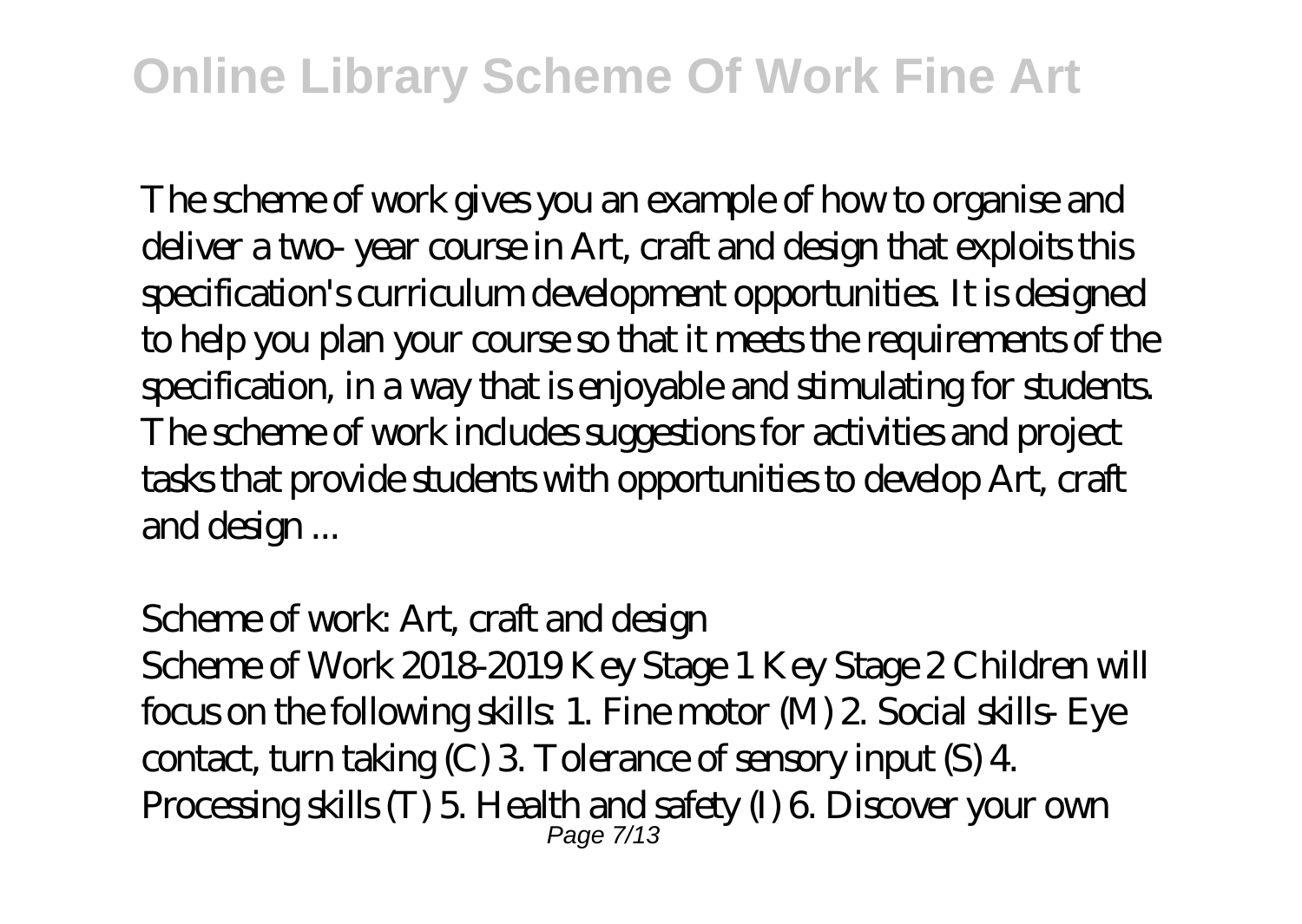special light (S) 7. Celebrating cultural differences (S) 8. Listening and attention (C) 9.

*PRIMARY DEPARTMENT Scheme of Work 2018-2019* Pop Art Scheme of Work. FREE (20) radhika1105 Mono-Printing PPT. FREE (12) radhika1105 Illustration SOW. FREE (8) Popular paid resources. Bundle. mr.simon.bull 15 D&T cover lessons / cover work - Tried and tested worksheets

*Pop Art Scheme of Work | Teaching Resources* Share this NEW SCHEME OF WORK FOR JUNIOR SECONDARY SCHOOL EDUCATION FIRST TERM-CULTURE AND CREATIVE ARTS (CCA 1) JSS 1 Arts and Crafts Introduction to Arts: History; Origin and Types Types of Page 8/13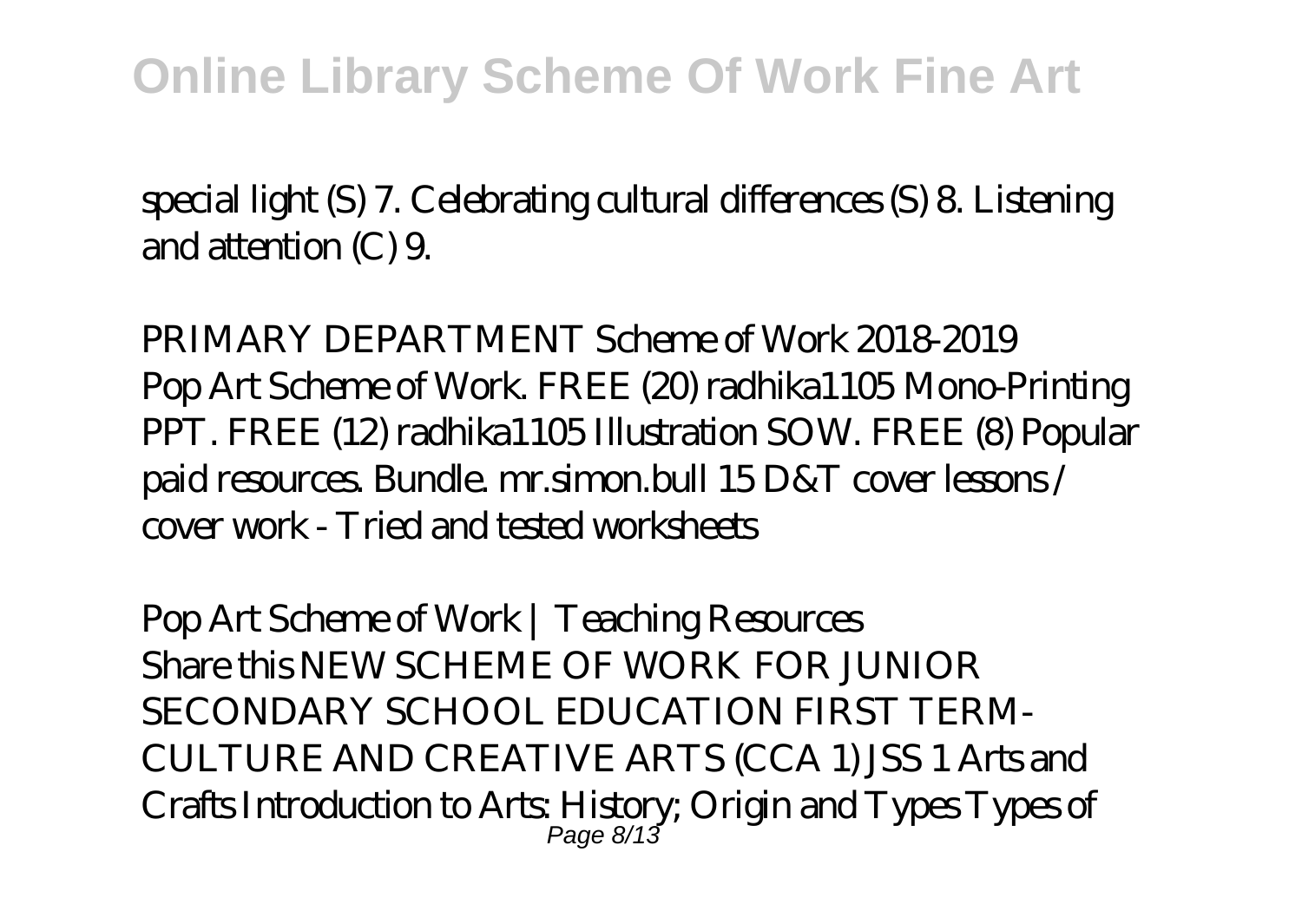Crafts Practical works In Tie and Dye Using Different Methods Performing Arts & Entertainment Definition of Drama and Theatre Functions of DramaRead More

*NEW SCHEME OF WORK-CULTURE AND CREATIVE ARTS JSS 1 - SEYI DIPO* Every primary EYFS, KS1 and KS2 primary art and design scheme of work compared for the 2014 National Curriculum. See which resource fits your school and budget!

*Art Schemes of Work Compared | Scheme Support* View our downloadable Primary Resources Art Scheme of Work packs designed with the new art curriculum in mind. Each pack contains plans and resources. Page 9/13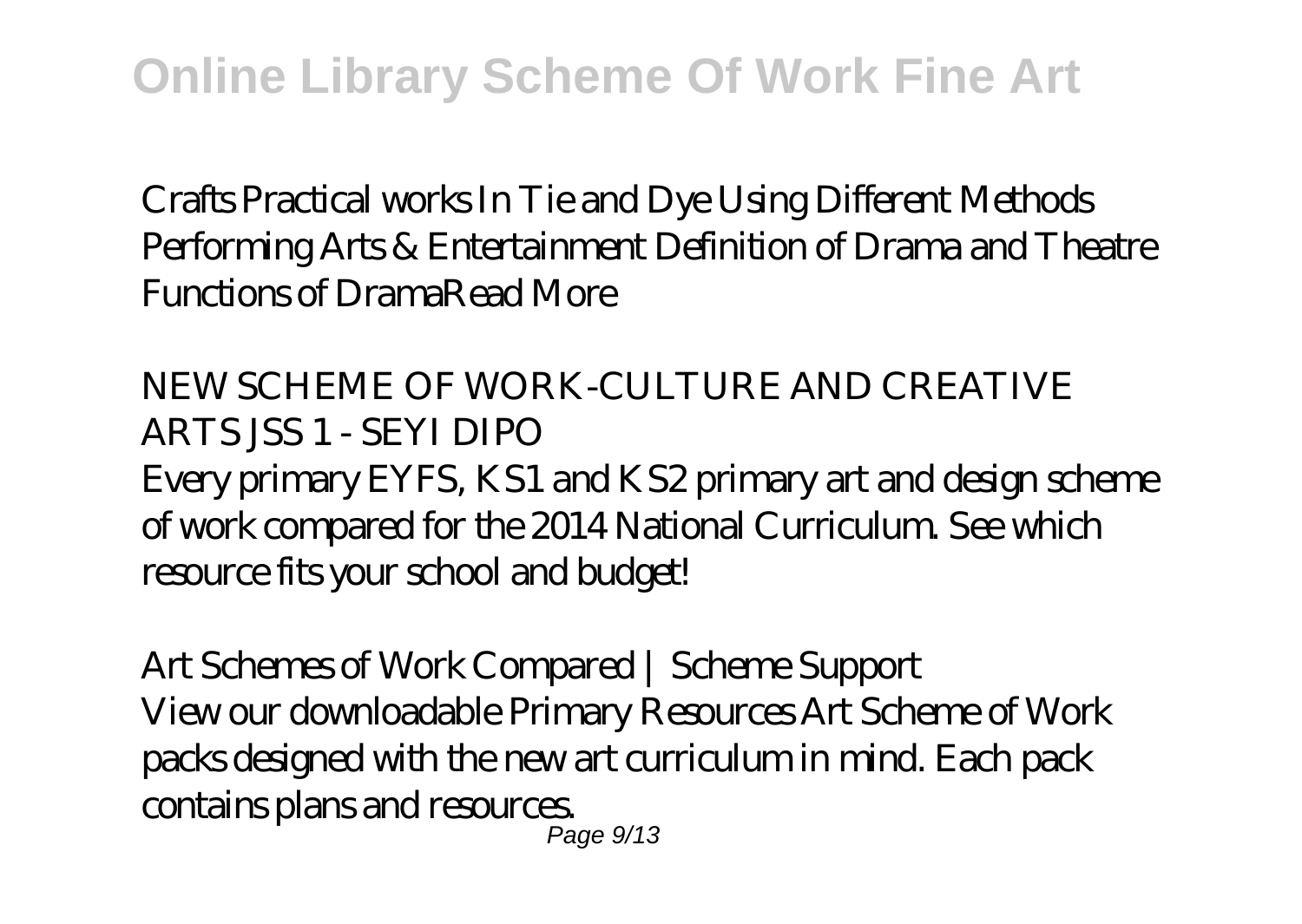*Primary Resources Art Scheme of Work Collection | PlanBee* A Level Course Art & Design. Home. Subjects. Art & Design. Scheme of Work. A Level Art. Students will be encouraged to pursue their own lines of enquiry informed by guided cultural, contemporary and historical references through the 2 years on this linear course. They will explore different types of art in a range of specialisms such as Fine Art, Textiles, Graphics, Photography and Sculpture.

*A Level Course Art & Design | Toot Hill School* Drawing 1 Scheme of Work. Course Title: Drawing 1 VH417 Course Duration: 6 hours for 5 weeks Lecturer: JK Course Dates Jan 11 – Feb 14 . Employability and other outcomes: Develop Page 10/13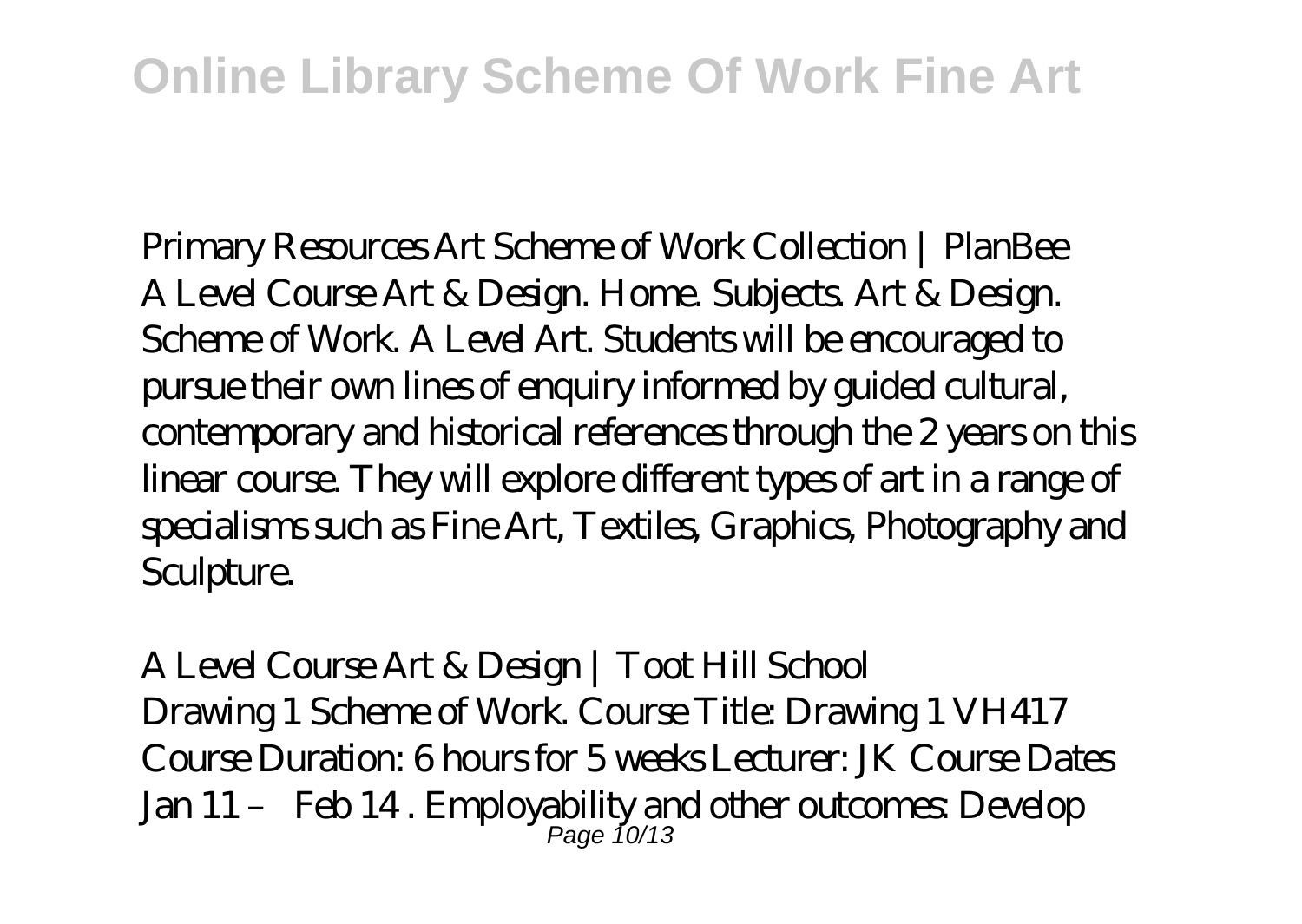creativity and use different side of brain – transferable skill to work or elsewhere. Develop practising artists' skills in making visual decisions .

*Visual Arts Scheme of Work - City Lit London* Scheme of Work; GCSE Art; GCSE Art and Design offers an inspiring programme of study, which will challenge students to refine and develop practical art skills, understanding of visual imagery and creative thinking. Students will have 3 lessons per week over the duration of the three years and the course is made up of  $60\%$  coursework and  $40\%$ 

*GCSE Art & Design Course | Toot Hill School* Please note: The information on this page was originally put Page 11/13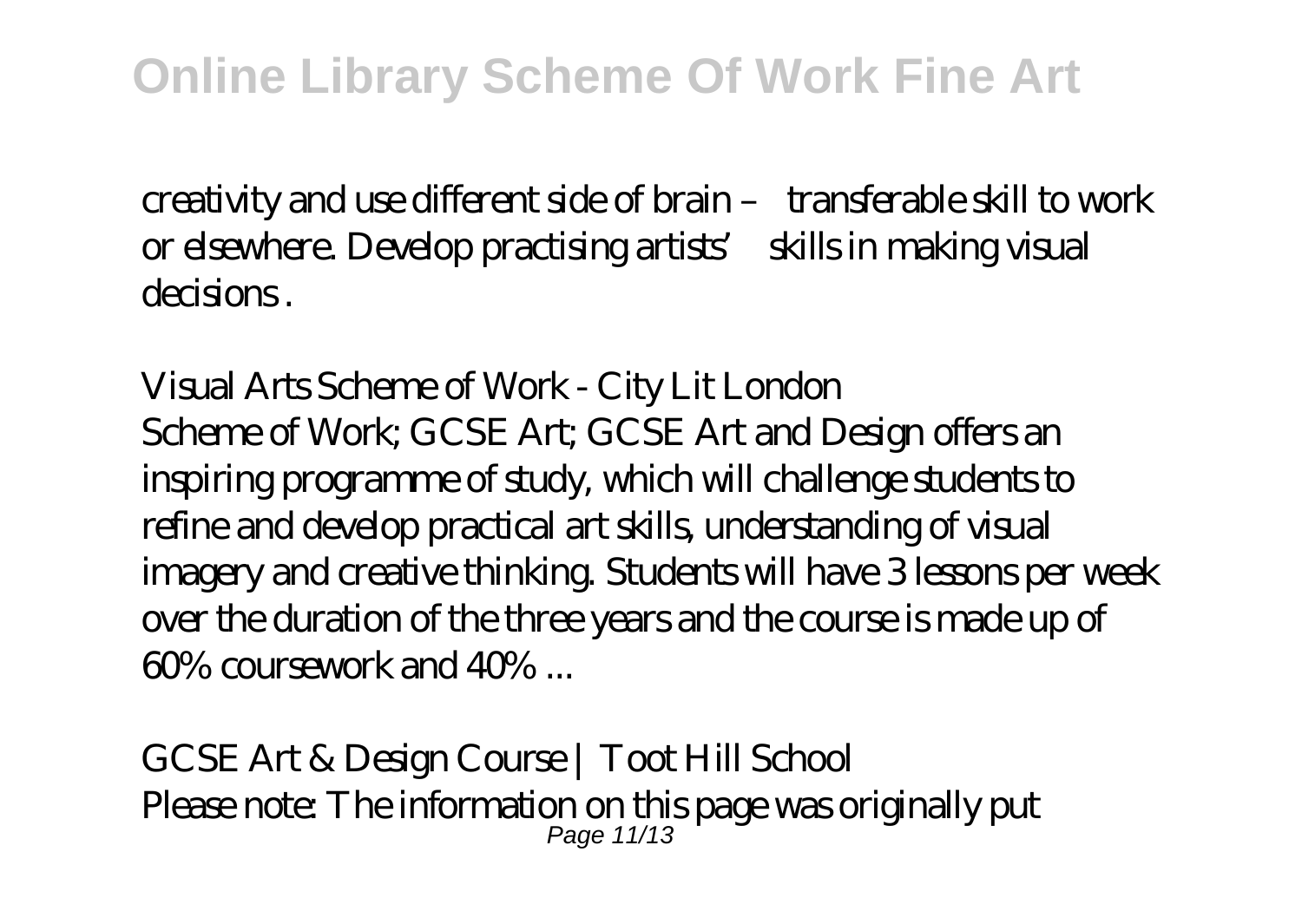together to support the old QCA schemes of work for art. Teachers may find some of the links to resources still useful but the units of work no longer apply and you should independently verify the accuracy of the information yourself before placing any reliance upon it.

*HGfL: Art & Design: KS1 & KS2 Units of work teaching resources* Our A Level Art and Design qualification develops students' understanding of the value of art and design as well as their own skills and creativity. Its seven specialisms cover the breadth of art and design, both traditional and digital, to suit students' particular skills and interests. ... Create a bespoke scheme of work using the ...